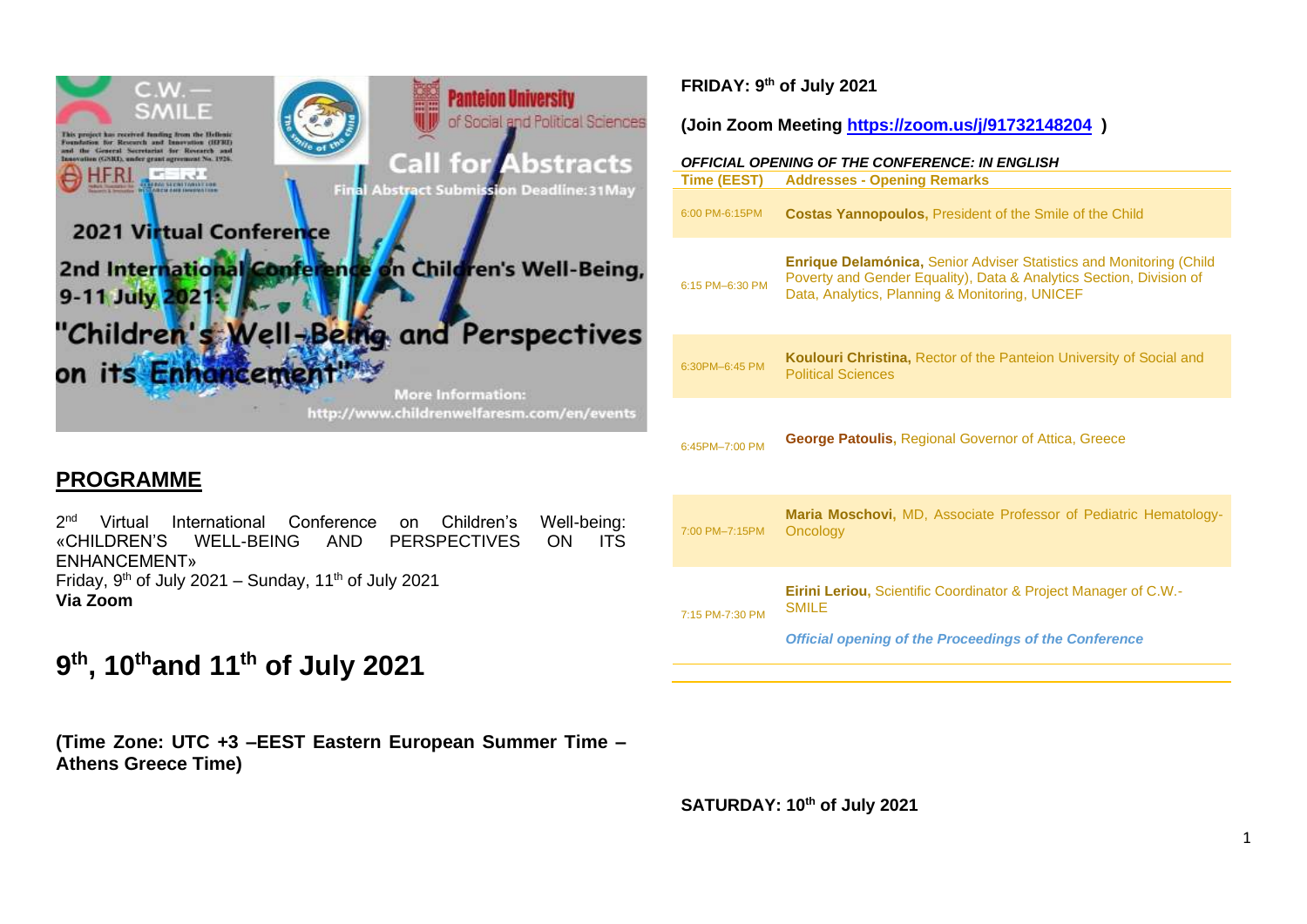#### *DAY TWO OF THE CONFERENCE*

**(Join Zoom Meeting <https://zoom.us/j/94361831574>)**

#### *MORNING SESSION (MS): IN GREEK*

| <b>Time (EEST)</b> | <b>President: Eirini Leriou</b>                                                                                                                                             |                          |                                                                                                                                                                                                                                                                                                                                                                        |
|--------------------|-----------------------------------------------------------------------------------------------------------------------------------------------------------------------------|--------------------------|------------------------------------------------------------------------------------------------------------------------------------------------------------------------------------------------------------------------------------------------------------------------------------------------------------------------------------------------------------------------|
| 10:00 AM-10:15 AM  | <b>Maria Agrapidou</b><br>Dental health of children, nowadays, as a reality and as a sign of the<br>socioeconomic status of their families                                  | 11:45AM-12:00PM          | <b>Athina Balapani</b><br>Adolescents and the internet in the pandemic                                                                                                                                                                                                                                                                                                 |
|                    |                                                                                                                                                                             |                          | Penio Kassari, Athanasia Tragomalou, Aikaterini Vourdoumpa,<br>Diamanto Koutaki, Marina Papadopoulou, Maria Manou, Ioannis                                                                                                                                                                                                                                             |
| 10:15 AM -10:30 AM | <b>Eirini Leriou</b><br>Understanding and Measuring Child Well-Being in the Region of<br>Attica, Greece: School periods 2010 - 2018 and 2018-2019                           | 12:00PM-12:10 PM         | Ioakeimidis, Konstantinos Filis, Eleni Theodoropoulou, Giorgos<br>Lymperopoulos, Daniel Ferri, Youla Karavidopoulou, Leandros<br>Stefanopoulos, Christos Diou, Eirini Lekka, Nicos Maglaveras,<br>Anastasios Delopoulos, Evangelia Charmandari<br>Evaluation of Big Data Methodologies for the prevention and<br>management of overweight and obesity in childhood and |
|                    |                                                                                                                                                                             |                          | adolescence                                                                                                                                                                                                                                                                                                                                                            |
| 10:30 AM-10:45 AM  | Paraskeui Nikiforou, Theodoros Andoniou, Ioulia Papageorgi<br>Parental participation on self-reliance and psychological resilience<br>of children in the family environment |                          | Penio Kassari, Athanasia Tragomalou, Aikaterini Vourdoumpa,<br>Diamanto Koutaki, Marina Papadopoulou, Maria Manou, Ioannis<br>loakeimidis, Konstantinos Filis, Eleni Theodoropoulou, Giorgos                                                                                                                                                                           |
| 10:45 AM-11:00 AM  | Paraskeui Nikiforou, Theodoros Andoniou<br>The psychosocial repercussions of the Covid-19 pandemic on<br>adolescents' well-being                                            | 12:10 PM-12:20PM         | Lymperopoulos, Daniel Ferri, Youla Karavidopoulou, Leandros<br>Stefanopoulos, Ioannis Sarafis, Christos Diou, Eirini Lekka, Nicos<br>Maglaveras, Anastasios Delopoulos, Evangelia Charmandari<br><b>Evaluation of Big Data Methodologies for addressing the epidemic of</b><br>childhood obesity during the COVID-19 outbreak                                          |
|                    |                                                                                                                                                                             |                          | Penio Kassari, Athanasia Tragomalou, Aikaterini Vourdoumpa,                                                                                                                                                                                                                                                                                                            |
| 11:00 AM-11:15 AM  | <b>Pinelopi Petropoulou</b><br>Environment and public health: How the environment affects the<br>health and the quality of life of children                                 | 12:20PM -12:30PM         | Diamanto Koutaki, Marina Papadopoulou, Maria Manou, Ioannis<br>loakeimidis, Konstantinos Filis, Eleni Theodoropoulou, Giorgos<br>Lymperopoulos, Daniel Ferri, Youla Karavidopoulou, Leandros<br>Stefanopoulos, Christos Diou, Eirini Lekka, Nicos Maglaveras,<br>Anastasios Delopoulos, Evangelia Charmandari                                                          |
| 11:15AM-11;30 AM   | Dimitris Christias, Panagiotis Dimitriou, Maria Frounta, Eleni<br><b>Michalopoulou</b>                                                                                      |                          | <b>Evaluation of Big Data behavioral indicators in relation to Body Mass</b><br><b>Index (BMI) in children and adolescents</b>                                                                                                                                                                                                                                         |
|                    | Health (physical and psychological) as a determining factor of<br>children's well-being                                                                                     | 12:30 PM - 1:00 PM BREAK |                                                                                                                                                                                                                                                                                                                                                                        |

11:30 AM-11:45 AM **Anastasia Kourti**

*Teaching methodology, teaching suggestions, teaching scenarios*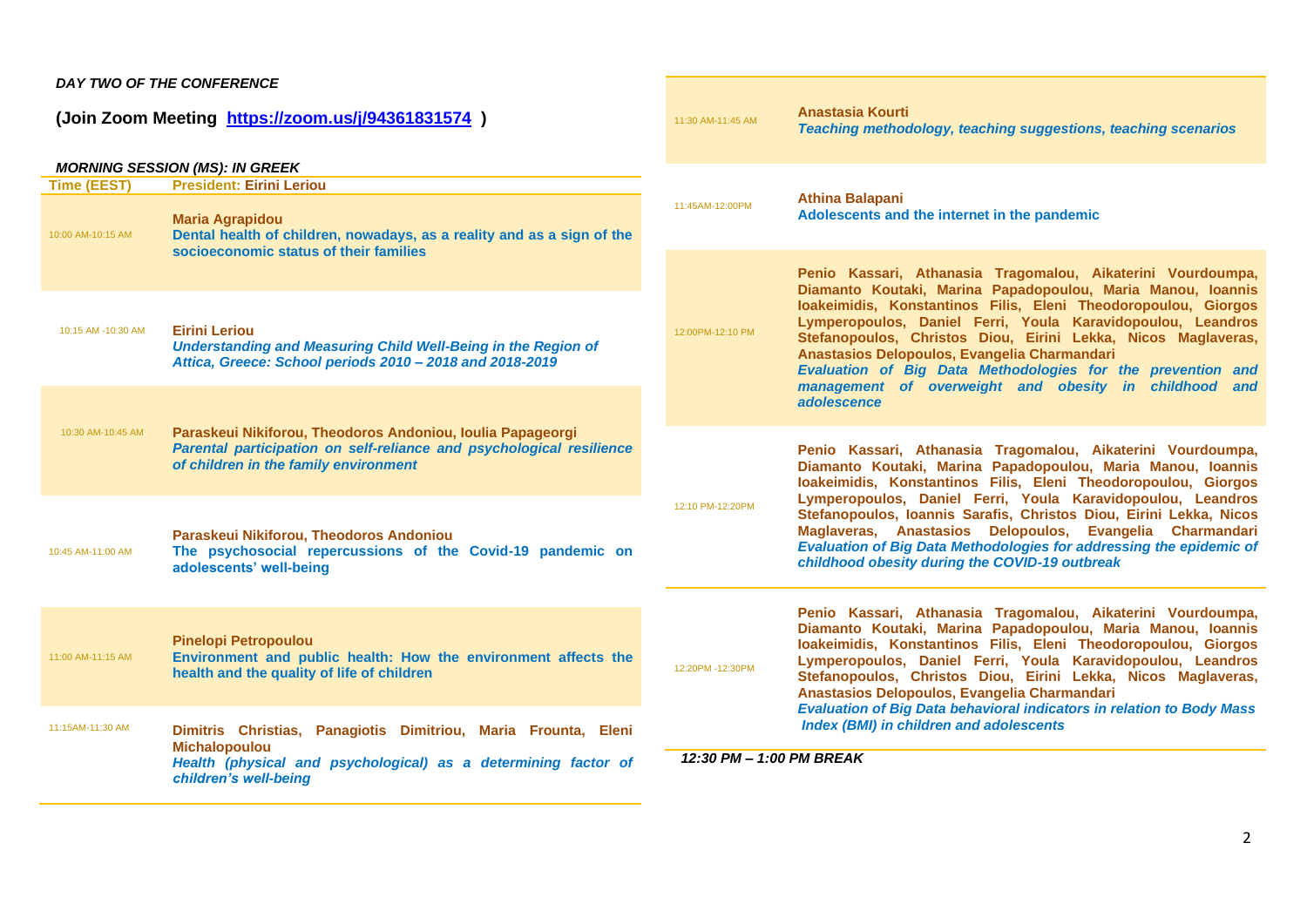#### *FIRST AFTERNOON SESSION (AS 1): IN GREEK*

| Time (EEST)                                | <b>President: Andromachi Bouna</b>                                                                                                                                |                 |                                                                                                                                                                                                             |
|--------------------------------------------|-------------------------------------------------------------------------------------------------------------------------------------------------------------------|-----------------|-------------------------------------------------------------------------------------------------------------------------------------------------------------------------------------------------------------|
| 1:00 PM-1:15 PM                            | Olga G. Mari, Anastasia Athanasoula -<br>Reppa. Despina                                                                                                           | 2:45 PM-3:00 PM | <b>Maria Dogia</b><br>Local educational policies concerning the Roma: The case of<br><b>Sofades</b>                                                                                                         |
|                                            | Karakatsani<br>Woman and education. The role of the family                                                                                                        | 3:00 PM-3:15 PM | <b>Magda Eleutheroglou, Antonios Alevizos</b><br>Children well-being through sustainable development.                                                                                                       |
|                                            |                                                                                                                                                                   |                 |                                                                                                                                                                                                             |
| 1:15 PM-1:30 PM                            | <b>Eirini Leriou</b><br><b>Understanding and Measuring Child Well-Being in the Region of</b><br><b>Attica, Greece: Suggestions for Economic and Social Policy</b> | 3:15 PM-3:30 PM | George Tsouvelas, Michaila Chondrokouki, Xenia Antoniou<br>Application of the technique "Calm Place" on children who live in<br>residential care                                                            |
|                                            |                                                                                                                                                                   |                 |                                                                                                                                                                                                             |
| 1:30 PM-1:45 PM                            | Ioanna Partsalaki, Maria Frounda<br>The course of children obesity during the Covid-19 pandemic                                                                   | 3:30 PM-3:45 PM | Anna K. Touloumakou, Alexia Barrable<br>Adverse childhood experiences (ACEs): evaluating educators'<br>and other education professionals' awareness in the school                                           |
|                                            |                                                                                                                                                                   |                 | environment                                                                                                                                                                                                 |
| 1:45 PM-2:00 PM<br>2:00 PM - 2:30 PM BREAK | <b>Andreas Dounis</b><br>Social inequalities in health and children's well-being                                                                                  | 3:45 PM-4:00 PM | <b>Soula Papaioannou</b><br><b>Suggestion on participating in Educational Programs for primary</b><br>and secondary education, which are aiming at spreading the<br>animal-friendly and eco-friendly spirit |
|                                            | <b>SECOND AFTERNOON SESSION (AS2): IN ENGLISH</b><br><b>President: Penio Kassari</b>                                                                              | 4:00 PM-4:15 PM | <b>Maria-Panagiota Moraiti</b><br>Methods for preparing for the integration of a child with physical<br>disability in general                                                                               |
| Time (EEST)                                |                                                                                                                                                                   |                 |                                                                                                                                                                                                             |
| 2:30 PM-2:45 PM                            | Athena Trampidou, Andromachi Bouna<br>The believes of the residence of Drama for child labor regarding<br>to the roma children                                    |                 | 4:15PM - 6:00 PM MID DAY BREAK                                                                                                                                                                              |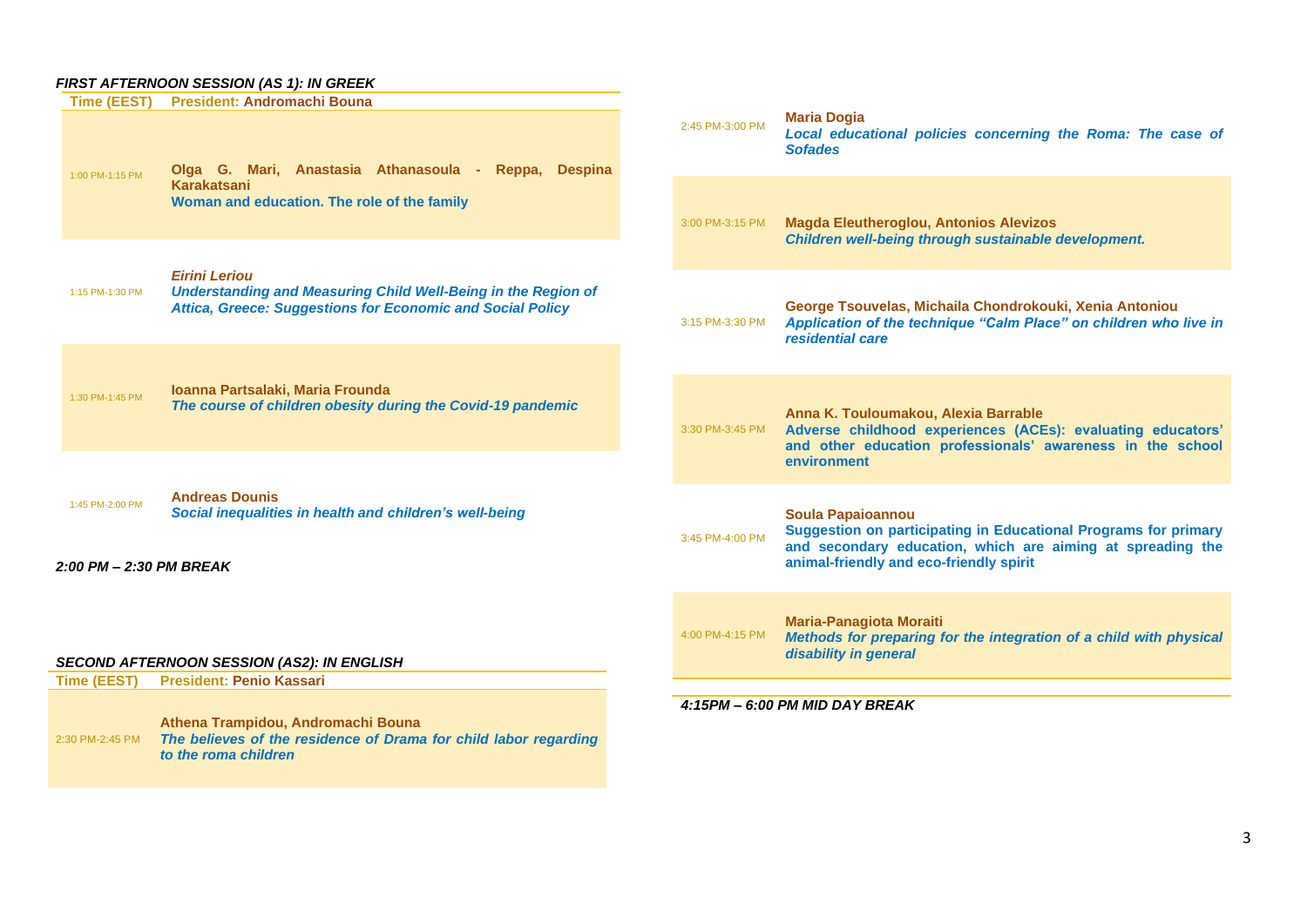#### *EVENING SESSION (ES): IN ENGLISH*

| <b>Time (EEST)</b> | LVLIVING SLOSION (LO), IN LNGLISH<br><b>President: Anastasios Tasopoulos</b>                                                                                                                                          | DAY IHREE OI                                           |
|--------------------|-----------------------------------------------------------------------------------------------------------------------------------------------------------------------------------------------------------------------|--------------------------------------------------------|
| 6:00 PM-6:15 PM    | <b>Enrique Delamónica (UNICEF)</b><br>Child well-being and child poverty: conceptual differences and<br>converging metrics with implications for policy analysis.                                                     | (Join Zoom<br><b>MORNING SES</b><br><b>Time (EEST)</b> |
| 6:15 PM -6:30 PM   | Claudia Bacter, Sergiu Bălțătescu, Cristiana Marc, Sorana<br>Săveanu, Raluca Buhas<br>Preadolescents' emotional well-being. An analysis with focus on<br>individual and social determinants of their emotional health | 10:00 AM-10:15 AM                                      |
| 6:30 PM-6:45 PM    | Tihana Brkljačić, Andreja Brajša-Žganec, Marija Džida, Ljiljana<br>Kaliterna-Lipovčan, Zvjezdana Prizmić-Larsen<br>Do happier mothers raise happier children?                                                         | 10:15 AM -10:30 AM                                     |
| 6:45 PM-7:00 PM    | <b>Mariela Giacoponello</b><br>COVID-19 and ICT access gap in children and adolescents: an<br>approach from child poverty                                                                                             | 10:30 AM -10:45 AM<br>10:45 AM -11:00 AM               |
| 7:00 PM-7:15 PM    | <b>Eirini Leriou</b><br>Understanding and Measuring Child Well-Being in the Region of<br>Attica, Greece: The impact of the COVID-19 Crisis                                                                            | 11:00 AM-11:15 AM                                      |
| 7:15 PM-7:30 PM    | Polyxeni Kechagia, Theodore Metaxas<br>Child labor in developing countries and pandemics.                                                                                                                             |                                                        |
| 7:30 PM-7:45 PM    | <b>Konstantina Gavala</b><br><b>Learning Well-being</b>                                                                                                                                                               | 11:15 AM -11:30 AM                                     |
|                    |                                                                                                                                                                                                                       |                                                        |

*7:45PM–8:15 PM DISCUSSION 8:15 PM – 8:45 PM CLOSING REMARKS*

#### **SUNDAY:11th of July 2021** *DAY THREE OF THE CONFERENCE*

## **(Join Zoom Meeting <https://zoom.us/j/99069770414> )**

#### *MORNING SESSION (MS): IN GREEK*

| Time (EEST)        | <b>President: GeorgeTsouvelas</b>                                                                                                                                                                                                                                             |
|--------------------|-------------------------------------------------------------------------------------------------------------------------------------------------------------------------------------------------------------------------------------------------------------------------------|
| 10:00 AM-10:15 AM  | <b>Elena Paloumpi (The Smile of the Child)</b><br><b>School and emotional tolerance</b>                                                                                                                                                                                       |
| 10:15 AM -10:30 AM | Danai Aravantinou, Marina Divriotou, Konstantina Dionysopoulou<br>(The Smile of the Child)<br>The Educational and Psycho-Emotional changes instigated due to<br>COVID-19 pandemic in children that reside in the Houses of the<br><b>Association "The smile of the child"</b> |
| 10:30 AM -10:45 AM | <b>Katerina Stefani (The Smile of the Child)</b><br><b>Crisis management within the educational community</b>                                                                                                                                                                 |
| 10:45 AM -11:00 AM | <b>Fotine Papadatou, (The Smile of the Child)</b><br>Virtual reality as a tool against bullying VR not bullies.                                                                                                                                                               |
| 11:00 AM-11:15 AM  | <b>Eirini Leriou</b><br><b>Understanding and Measuring Child Well-Being in the Region of</b><br><b>Attica, Greece: Round Four</b>                                                                                                                                             |
| 11:15 AM -11:30 AM | <b>Konstantinos Lebesis</b><br>Theoretical approaches and aspects of children well-being.                                                                                                                                                                                     |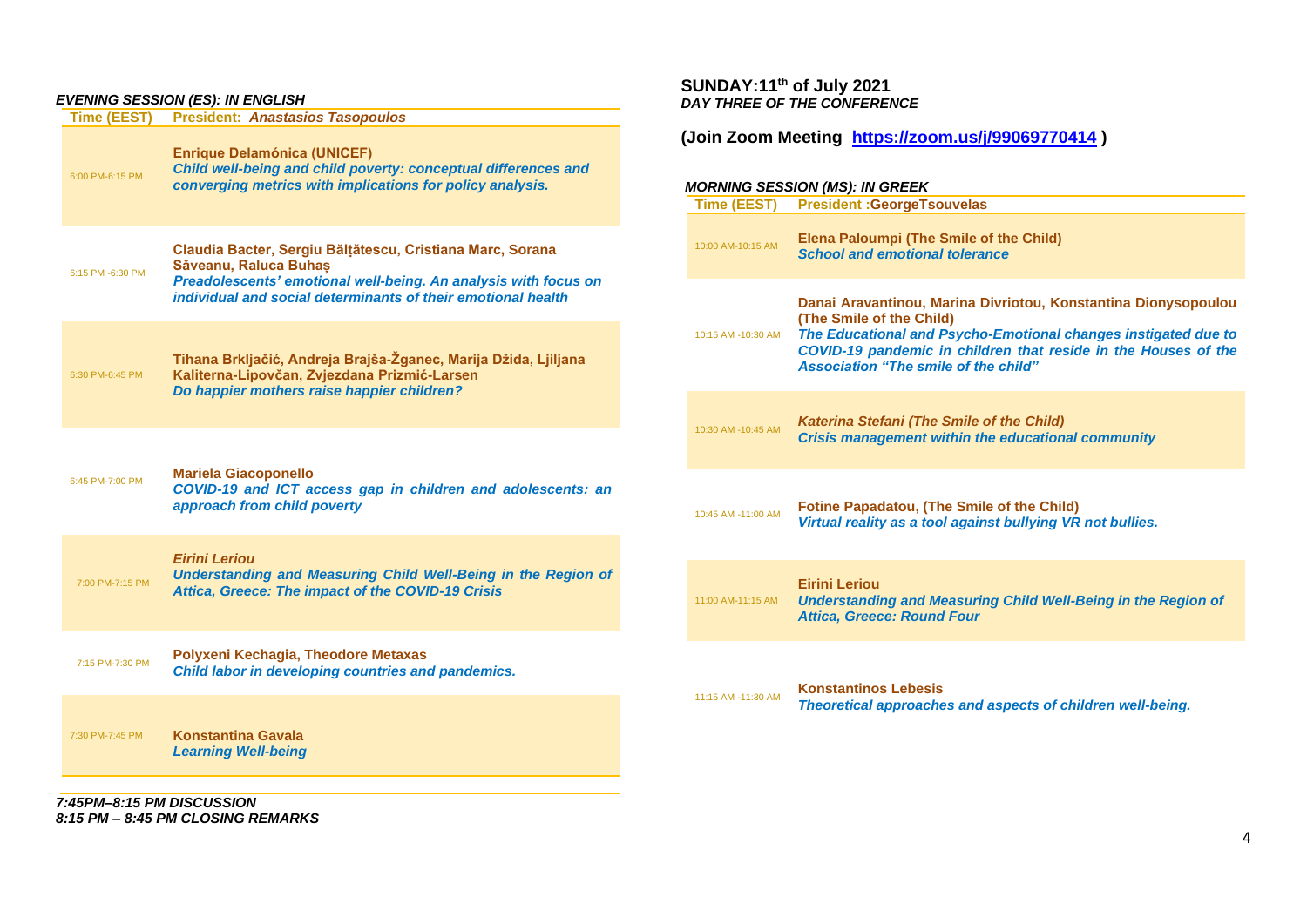|                                                                                       | Eleni Kanakari<br>11:30 AM -11:45 AM  Pedagogy of Freiheit applied in distance learning during the<br><b>Covid-19 pandemic</b>                                                                                                                             | 1:30 PM-1:45 PM        | Charikleia Pitsou, Chrysoula Mitrou<br>Parental involvement and scholar expectations in student<br>achievement in the secondary education. |
|---------------------------------------------------------------------------------------|------------------------------------------------------------------------------------------------------------------------------------------------------------------------------------------------------------------------------------------------------------|------------------------|--------------------------------------------------------------------------------------------------------------------------------------------|
| 11:45 AM -12:00 AM                                                                    | George Arvanitis, Andreas Athanasopoulos, Sophia Chioti,<br><b>Natasha Vloutoglou</b><br>The importance of prevention programs as augmenting factor for<br>children's well-being. Programs facilitating transition from<br>primary to secondary education. | 1:45 PM-2:00 PM        | <b>Eirini Leriou</b><br><b>Understanding and Measuring Child Well-Being in the Region of</b><br><b>Attica, Greece: Round Two</b>           |
| 12:00 PM-12:15 PM                                                                     | <b>Konstantina Armanidou</b><br>The views of educators for the learning strategies, the procedure<br>and the results of standardized education of refugee children.                                                                                        | 2:00 PM-2:15 PM        | Sophia Koukourli<br>My world's image: Drawing happiness - Creative development<br>through art groups (Art as therapy                       |
| 12:15 PM-12:30 PM                                                                     | <b>Despoina Korentini</b><br>Education as a determining factor of children's well-being: "The<br>contribution of differentiated learning and the educator's role<br>regarding the socioemotional development of gifted students                            | 2:15 PM -2:30 PM       | <b>Lamprini Ntountoumi</b><br><b>Sexting in Adolescence</b>                                                                                |
|                                                                                       | 12:30PM - 1:00 PM BREAK                                                                                                                                                                                                                                    | 2:30 PM -2:45 PM       | Evgenia Arvaniti Prevezanou<br>Growing responsible digital citizens! - Facing "Maria" in the<br>"Grocery Store" of the internet            |
|                                                                                       |                                                                                                                                                                                                                                                            |                        |                                                                                                                                            |
| <b>FIRST AFTERNOON SESSION (AS1): IN GREEK</b><br><b>President: Stefanos Alevizos</b> |                                                                                                                                                                                                                                                            | 2:45 PM - 3:30PM BREAK |                                                                                                                                            |
| <b>Time (EEST)</b><br>1:00 PM-1:15 PM                                                 | Charikleia Pitsou, Katerina Papa<br>Bullying at school and cultural diversity from the point of view of<br>educators in primary education                                                                                                                  |                        |                                                                                                                                            |
|                                                                                       | <b>George Athanasopoulos</b>                                                                                                                                                                                                                               |                        |                                                                                                                                            |

1:15 PM-1:30 PM **Education as a determining factor of children's well-being: education in the restrictions of Covid-19**

#### *2:45 PM – 3:30PM BREAK*